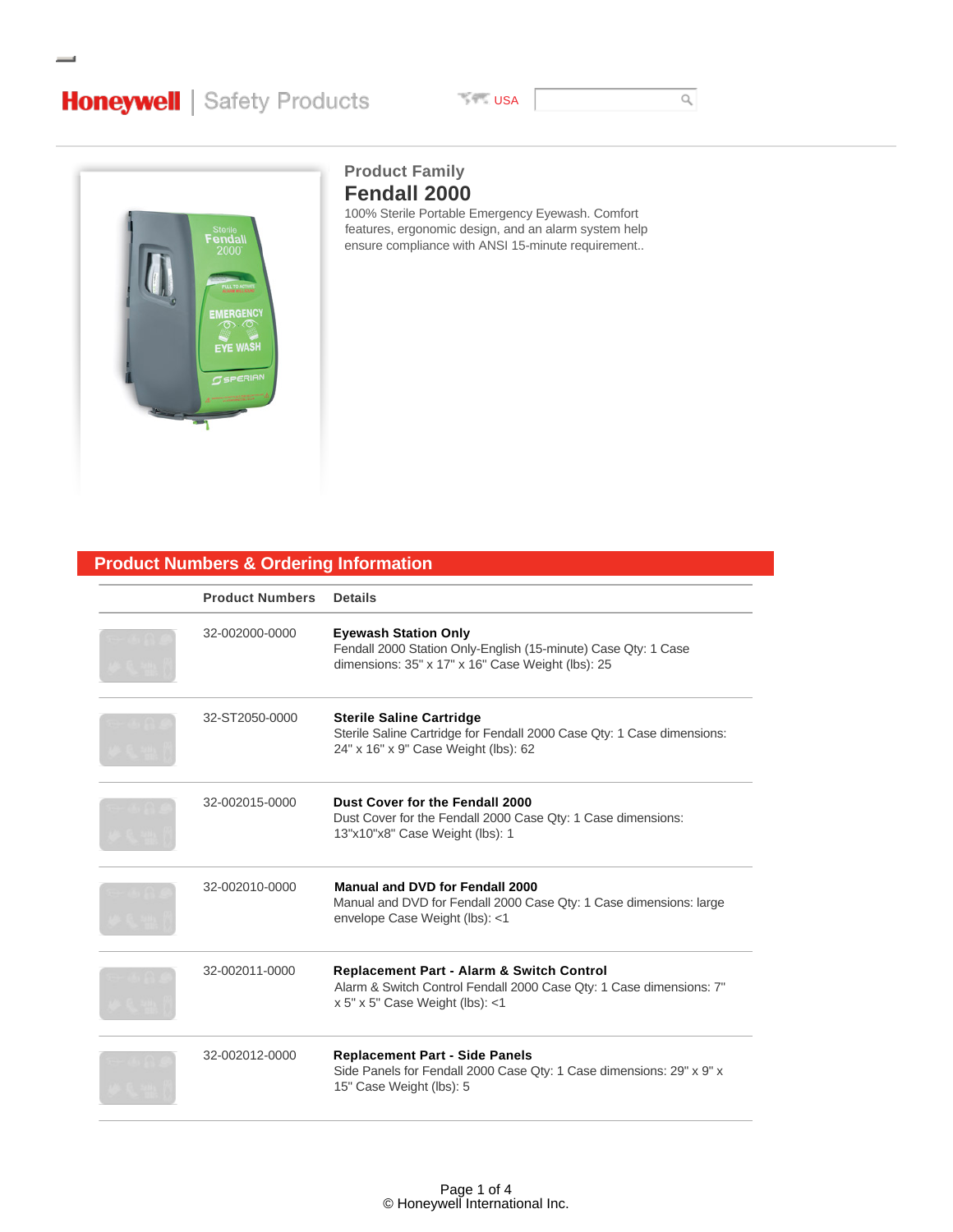### Fendall 2000 Eyewash

| 32-002013-0000 | <b>Replacement Part - Spigot</b><br>Spigot for Fendall 2000 Case Qty: 1 Case dimensions: 7" x 5" x 5"<br>Case Weight (lbs): <1                                        |
|----------------|-----------------------------------------------------------------------------------------------------------------------------------------------------------------------|
| 32-002014-0000 | <b>Replacement Part - Bellow Reservoir</b><br>Bellow Reservoir for Fendall 2000 Case Qty: 1 Case dimensions: 29" x<br>9" x 15" Case Weight (lbs): 5                   |
| 32-002051-0000 | <b>Replacement Part - Mounting Bracket</b><br>Mounting Bracket for Fendall 2000 Case Qty: 1 Case dimensions: 7" x<br>5" x 5" Case Weight (lbs): 1                     |
| 32-001017-0000 | <b>Replacement Part - Tamper Seal</b><br>Tamper Seal for Fendall Pure Flow 1000 and Fendall 2000 Case Qty: 1<br>Case dimensions: small envelope Case Weight (lbs): <1 |
| 32-002001-0000 | <b>Fendall 2000 Heated Accessory</b><br>Ensures cartridge solution maintains tepid temperature in temperatures<br>as low as $-40^\circ$ F/C°                          |

#### **Packaging Information**

Case Dimensions: 32" x 17" x 16", Case Weight: 25 lbs Includes eyewash sign, hang tag, hanging bracket (no fasteners), inspection checklist tag, installation CD, instruction manual, stop tag, tamper seal, warranty card

# **Overview**

#### **Key Features**

100% Sterile Emergency Eyewash System- the innovation you expect from Honeywell. We've listened to our end-users and have built an eyewash station with all of the features and benefits that you would expect in a state-of-the-art portable emergency eyewash station from Honeywell. With the Fendall 2000, injured workers are treated with 100% sterile, buffered and physiologically balanced saline solution free of contaminants, bacteria, corrosives and pollutants.

• Delivers 100% sterile saline from a100% sterile delivery system

 • Built-in alarm system that sounds when the unit has been activated and again when the injured individual has completed the required 15-minute flush.

- Sleek assembly that fits nearly anywhere
- Highly portable and easily moved when work stations move.
- Easy-view side windows to check sterile solution expiration date and key contact information
- Meets ANSI Z358.1-2004 15-minute flush requirement for primary eyewash stations
- Sterile saline solution adheres to FDA requirements for providing sterile eyewash solution in self-contained emergency eyewash stations.
- Easy-to-install single cartridge with ESP™ Enabled Safety Products RFID technology features 100% sterile saline

#### **Recommended Industries/Use**

|  |  | • Chemical • Construction • Food Services • Government • Manufacturing • Medical • Military       |  |  |  |  |
|--|--|---------------------------------------------------------------------------------------------------|--|--|--|--|
|  |  | • Mining • Oil and Gas • Pharmaceutical • Steel and Metals • Transportation • Utilities • Welding |  |  |  |  |

# **Hazards**

• Airborne Particulates • Biohazard • Chemical • Contamination • Gas, Vapors, Smoke • Splash

# **Regulations**

ANSI Z358.1 - Meets ANSI Z358.1, SEI Certified

#### **Historical Brand**

Fend-All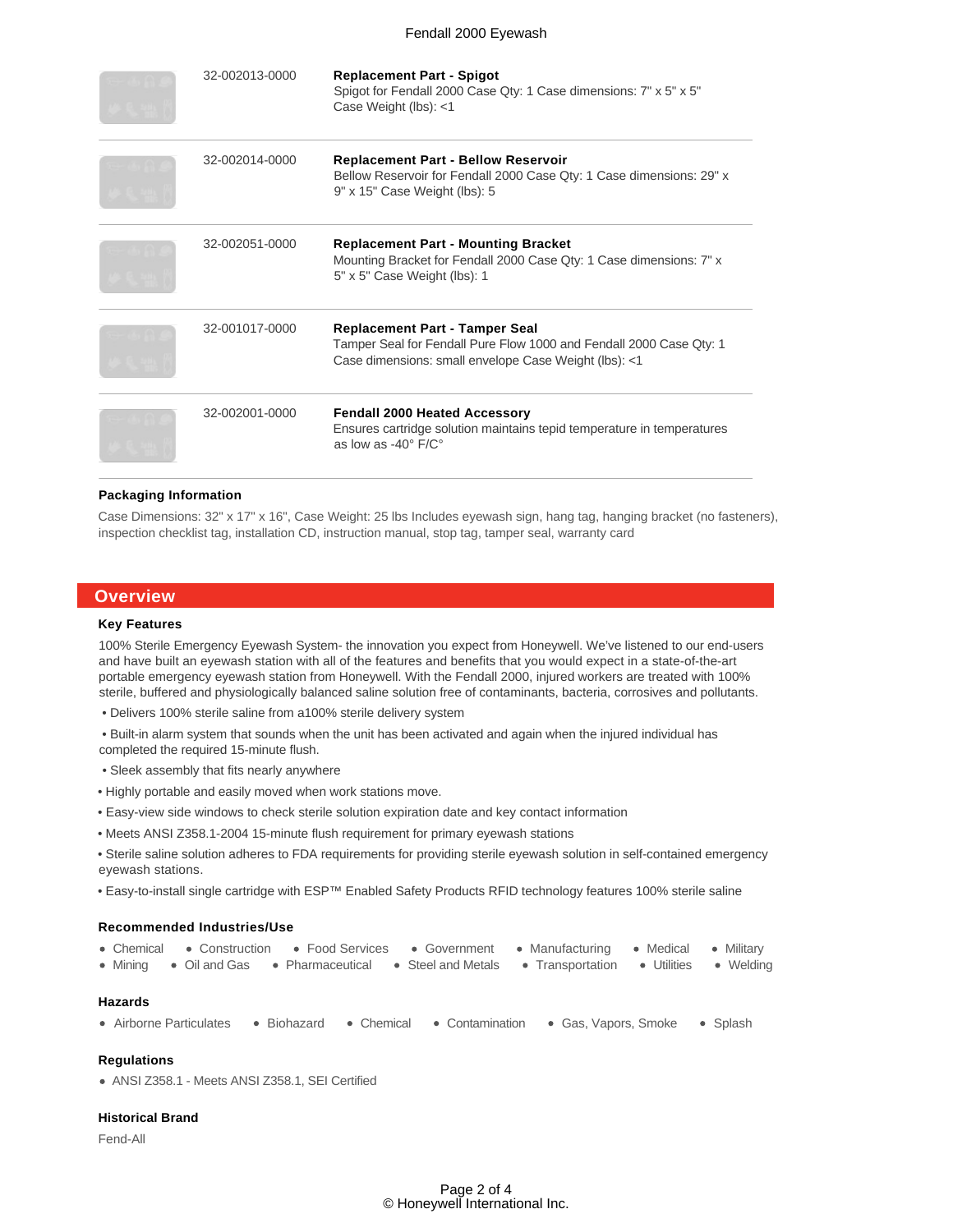# Fendall 2000 Eyewash

#### **Warranty Information**

Sperian Eye & Face Protection, Inc., warrants that Sperian Eye & Face, Inc. Emergency Eyewash products are free of defects in material and workmanship for one (1) year from the date of shipment under the following conditions: 1. This limited warranty is effective only if the Sperian Eye & Face Protection, Inc. product is installed, maintained and used for the purpose intended and in accordance with the Sperian Eye & Face Protection, Inc. Installation and Operation Manual. 2. Sperian Eye & Face Protection, Inc.'s only obligation under this limited warranty shall be the repair or replacement, without charge, of any products or components, which upon inspection by Sperian Eye & Face Protection, Inc., are determined to be defective in materials or workmanship. 3. This limited warranty does not cover any damage, loss or expense due to damage caused by accident, abuse, improper installation, or improper maintenance. 4. No warranty is provided if any portion of the product covered by this limited warranty is altered or modified without the express written consent of Sperian Eye & Face Protection, Inc.

# **Specifications**

#### **Solution**

Honeywell 100% Sterile Saline solution cartridge

#### **Flow Duration**

• 15 minutes

#### **Dimensions**

Reservoir up: 17" L x 13.5" D x 32" H, Reservoir down: 17" L x 13.5" D x 51.5" H

#### **Capacity**

6.87 gallons

# **Maintenance**

• Replace cartridge every 24 months

#### **Expiration**

24 month cartridge life from date of manufacture (sold separately

#### **RFID Enabled**

● ESP<sup>TM</sup> Enabled Safety Products RFID Technology

#### **Easy View Window**

Makes inspection and maintenance quick and easy.

# **Certifications**

**HON\_Eyewash Cert\_of\_Compliance-7-2012**

**http://www.honeywellsafety.com/Supplementary/Documents\_and\_Downloads/Eye\_and\_Face\_Protection /Emergency\_Eyewash/4294970336/1033.aspx**

**Sperian Eyewash Certificate 2010 SEI http://www.honeywellsafety.com/Supplementary/Documents\_and\_Downloads/Eye\_and\_Face\_Protection /Emergency\_Eyewash/36228/1033.aspx**

Sperian Eyewash Certificate 2010 SEI

# **Literature & Documents**

**Data Sheet Fendall 2000 English**

**http://www.honeywellsafety.com/Supplementary/Documents\_and\_Downloads/Eye\_and\_Face\_Protection /Emergency\_Eyewash/20459/1033.aspx**

**Data Sheet Fendall 2000 French http://www.honeywellsafety.com/Supplementary/Documents\_and\_Downloads/Eye\_and\_Face\_Protection /Emergency\_Eyewash/20458/1033.aspx**